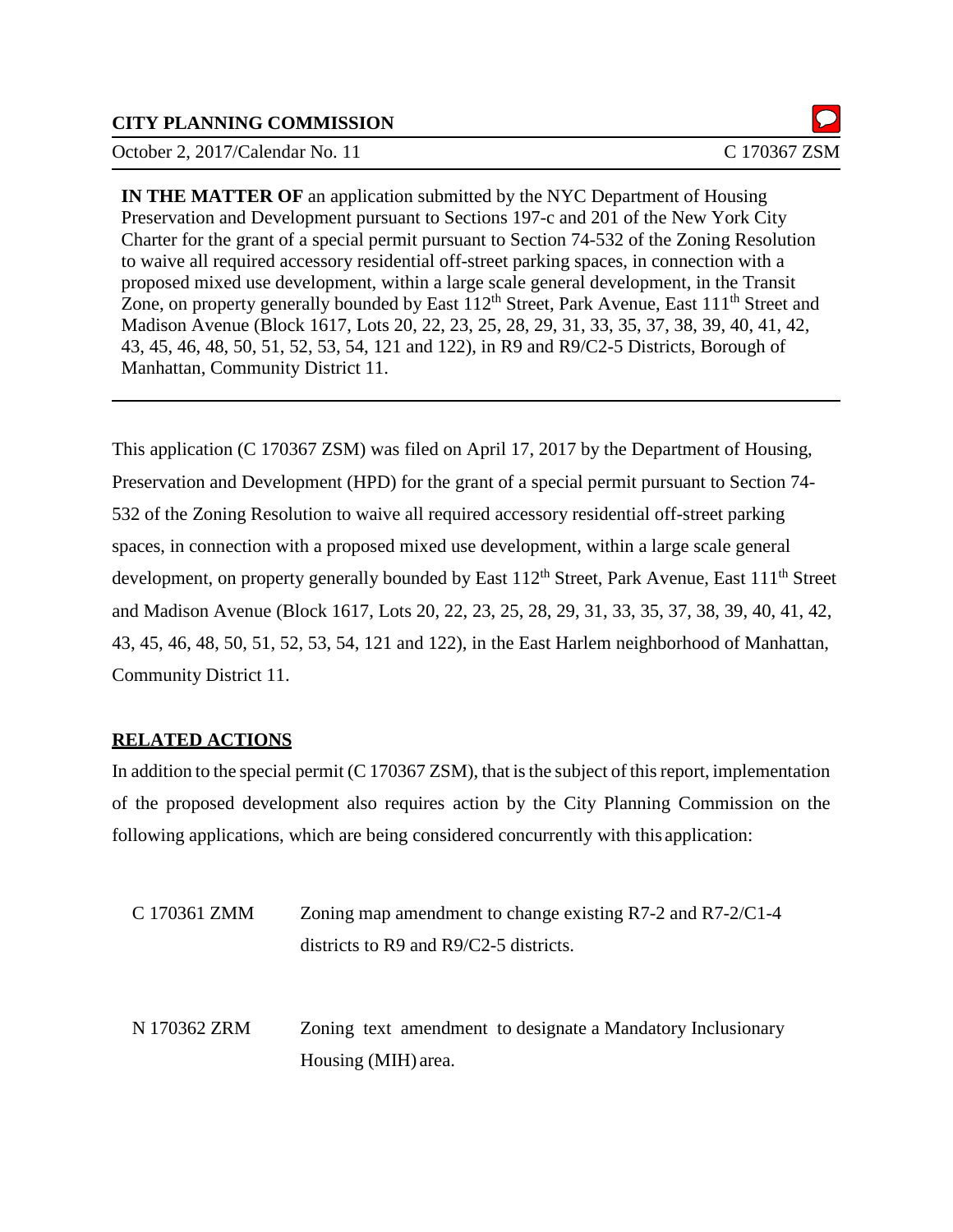| C 170363 HAM | Urban Development Action Area Project (UDAAP) designation and<br>project approval and the disposition of City-owned property.       |
|--------------|-------------------------------------------------------------------------------------------------------------------------------------|
| C 170364 PQM | Acquisition of a portion of the disposition area by the City for<br>community garden use.                                           |
| C 170365 ZSM | Special permit to modify the height and set back and yard<br>requirements within a Large-Scale General Development.                 |
| C 170366 ZSM | Special permit to allow commercial use above the level of the second<br>story within a mixed-use building.                          |
| N 170368 ZCM | Certification from the City Planning Commission to modify the<br>ground-floor use requirements for a building facing a wide street. |

## **BACKGROUND**

A full background discussion and description appears in the report on the related UDAAP action (C 170363 HAM).

## **ENVIRONMENTAL REVIEW**

This application (C 170367 ZSM), in conjunction with the related actions (C 170361 ZMM, N 170362 ZRM, C 170363 HAM, C 170364 PQM, C 170365 ZSM, C 170366 ZSM and N 170368 ZCM), was reviewed pursuant to the New York State Environmental Quality Review Act (SEQRA), and the SEQRA regulations set forth in Volume 6 of the New York Code of Rules and Regulations, Section 617.00 et seq. and the City Environmental Quality Review (CEQR)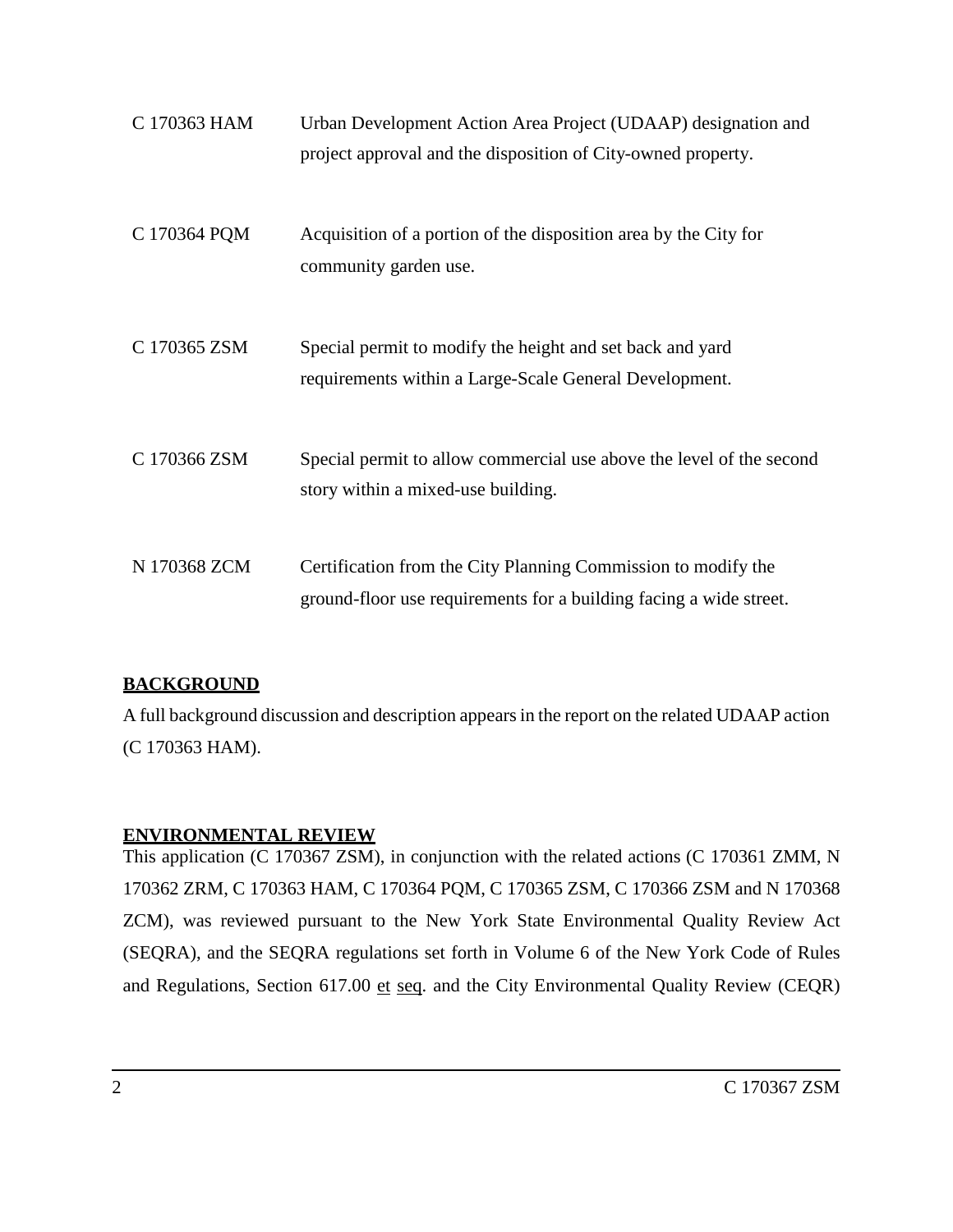Rules of Procedure of 1991 and Executive Order No. 91 of 1977. The designated CEQR number is 17DCP048M. The lead agency is the City Planning Commission.

A summary of the environmental review, including the Final Environmental Impact Statement (FEIS), issued on September 19, 2017, appears in the report on the related UDAAP action (C 170363 HAM).

#### **UNIFORM LAND USE REVIEW**

This application (C 170367 ZSM), in conjunction with the related actions (C 170361 ZMM, C 170363 HAM, C 170364 PQM, C 170365 ZSM and C 170366 ZSM), was certified as complete by the Department of City Planning on April 24, 2017 and was duly referred to Community Board 11 and the Manhattan Borough President in accordance with Title 62 of the Rules of the City of New York, Section 2-02(b), along with the related applications for a zoning text amendment ( N 170362 ZRM) and a City Planning Commission certification (N 170368 ZCM), which were referred for information and review in accordance with the procedures for non-ULURP matters.

#### **Community Board Public Hearing**

Community Board 11 held a public hearing on this application (C 170367 ZSM) on June 27, 2017 and on that date, by a vote of 29 in favor, five in opposition, and with three abstentions, adopted a resolution recommending approval with conditions.

A summary of the Community Board's recommendations appears in the report on the related UDAAP action (C 170363 HAM).

#### **Borough President Recommendation**

This application (C 170367 ZSM) was considered by the Manhattan Borough President, who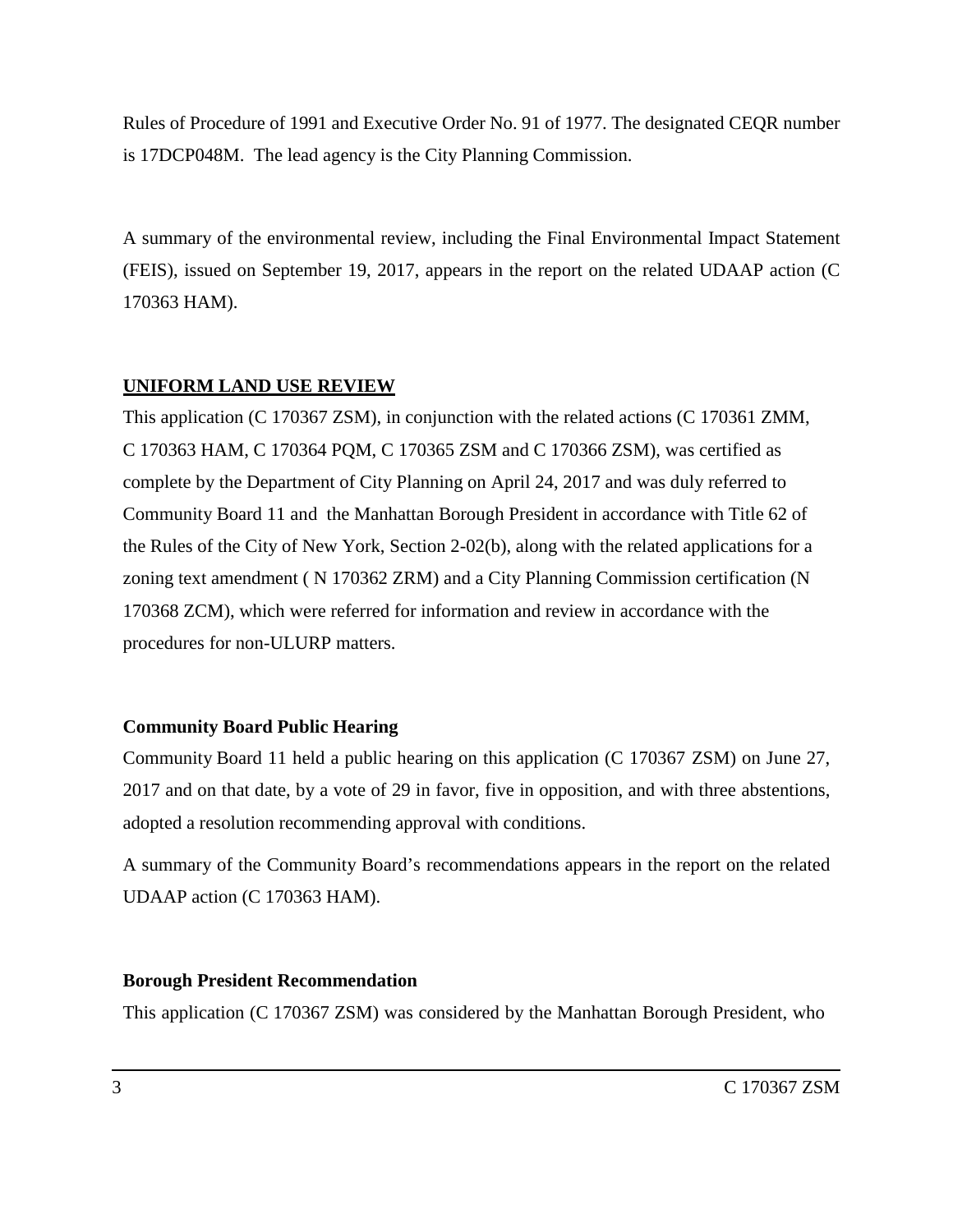issued a recommendation approving the application with conditions on August 2, 2017.

A summary of the Borough President's recommendations appear in the report for the related UDAAP action (C 170363 HAM).

## **City Planning Commission Public Hearing**

On August 9, 2017 (Calendar No. 26), the City Planning Commission scheduled August 23, 2017 for a public hearing on this application (C 170367 ZSM) and the applications for the related actions. The hearing was duly held on August 23, 2017 (Calendar No. 44).

There were eight speakers in favor of the application and none in opposition, as described in the report on the related UDAAP action (C 170363 HAM).

## **CONSIDERATION**

The Commission believes that this application (C 170367 ZSM), in conjunction with the related actions, is appropriate.

A full consideration and analysis of the issues and the reasons for approving the application appears in the report on the related UDAAP action (C 170363 HAM).

# **FINDINGS**

The City Planning Commission hereby makes the following findings pursuant to Section 74- 532 of the Zoning Resolution (Reduction or waiver of parking requirements for accessory group parking facilities):

1. Where the applicant is seeking a reduction of parking spaces required by Section 25-23 (Requirements Where Group Parking Facilities Are Provided), such reduction will facilitate the creation or preservation of #income-restricted housing units#, in such #large-scale residential development# or #large-scale general development#. Such finding shall be made upon consultation with the Department of Housing Preservation and Development;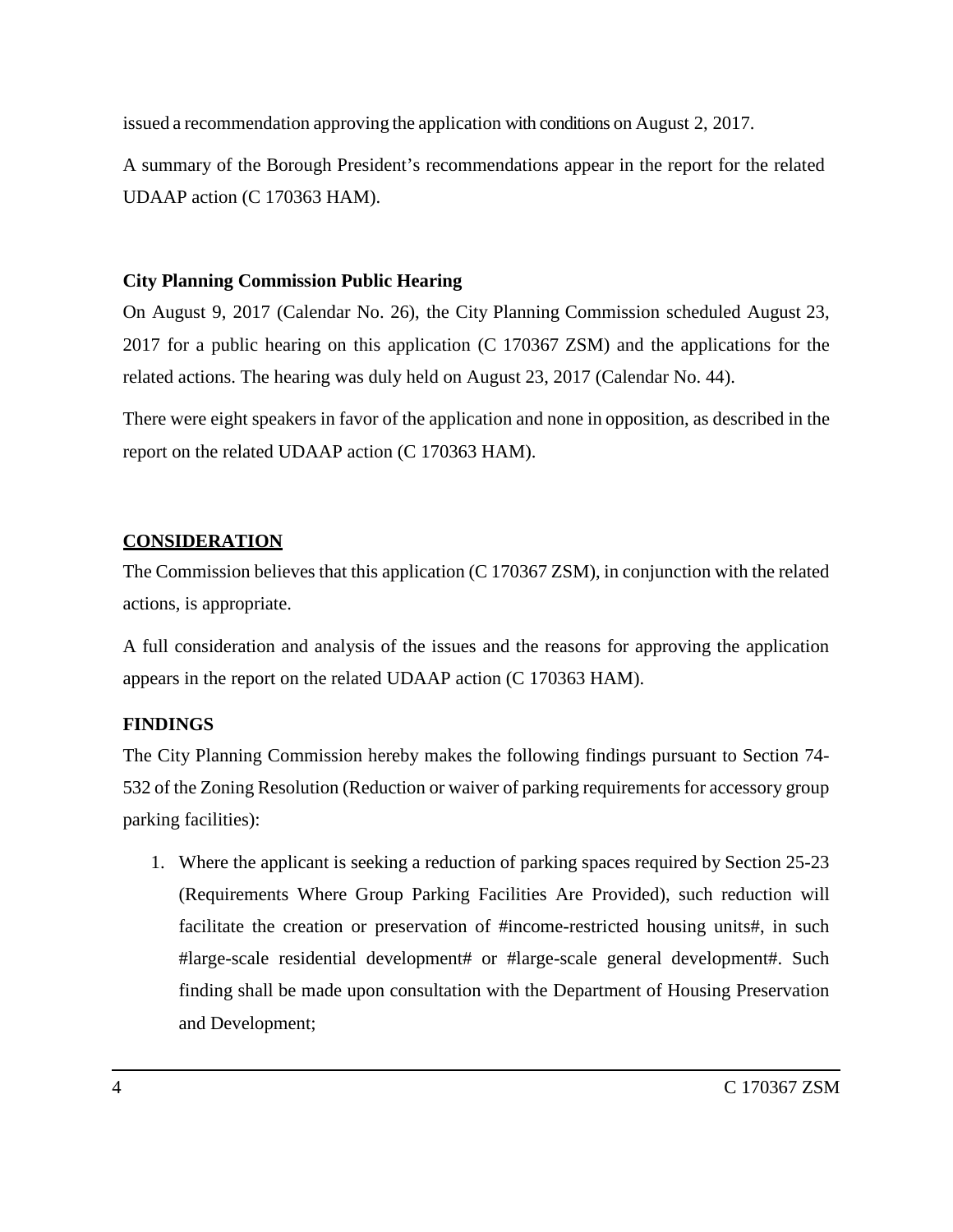- 2. the anticipated rates of automobile ownership for residents of such #large-scale residential development# or #large-scale general development# are minimal and that such reduction or waiver is warranted;
- 3. such reduction of parking spaces will not have undue adverse impacts on the residents, businesses or #community facilities# in the surrounding area, including the availability of parking spaces for such #uses#; and
- 4. such reduction of parking spaces will result in a better site plan.

#### **RESOLUTION**

**RESOLVED,** that having considered the Sendero Verde Development Alternative in the Final Environmental Impact Statement (FEIS) of the Harlem Neighborhood Rezoning applications, for which a Notice of Completion was issued on September 19, 2017, with respect to this application (CEQR No. 17DCP048M), and the Technical Memorandum, dated September 29, 2017, the City Planning Commission finds that the requirements of the New York State Environmental Quality Review Act and Regulations have been met and that:

- 1. Consistent with social, economic and other essential considerations from among the reasonable alternatives available, the action is one which avoids or minimizes adverse environmental impacts to the maximum extent practicable; and
- 2. The adverse environmental impacts identified in the Sendero Verde Development Alternative of the FEIS will be minimized or avoided to the maximum extent practicable by incorporating as conditions to the approval, pursuant to the Land Disposition Agreement(s) with the City, those project components related to the environment and mitigation measures determined to be practicable.

The report of the City Planning Commission, together with the FEIS and the Technical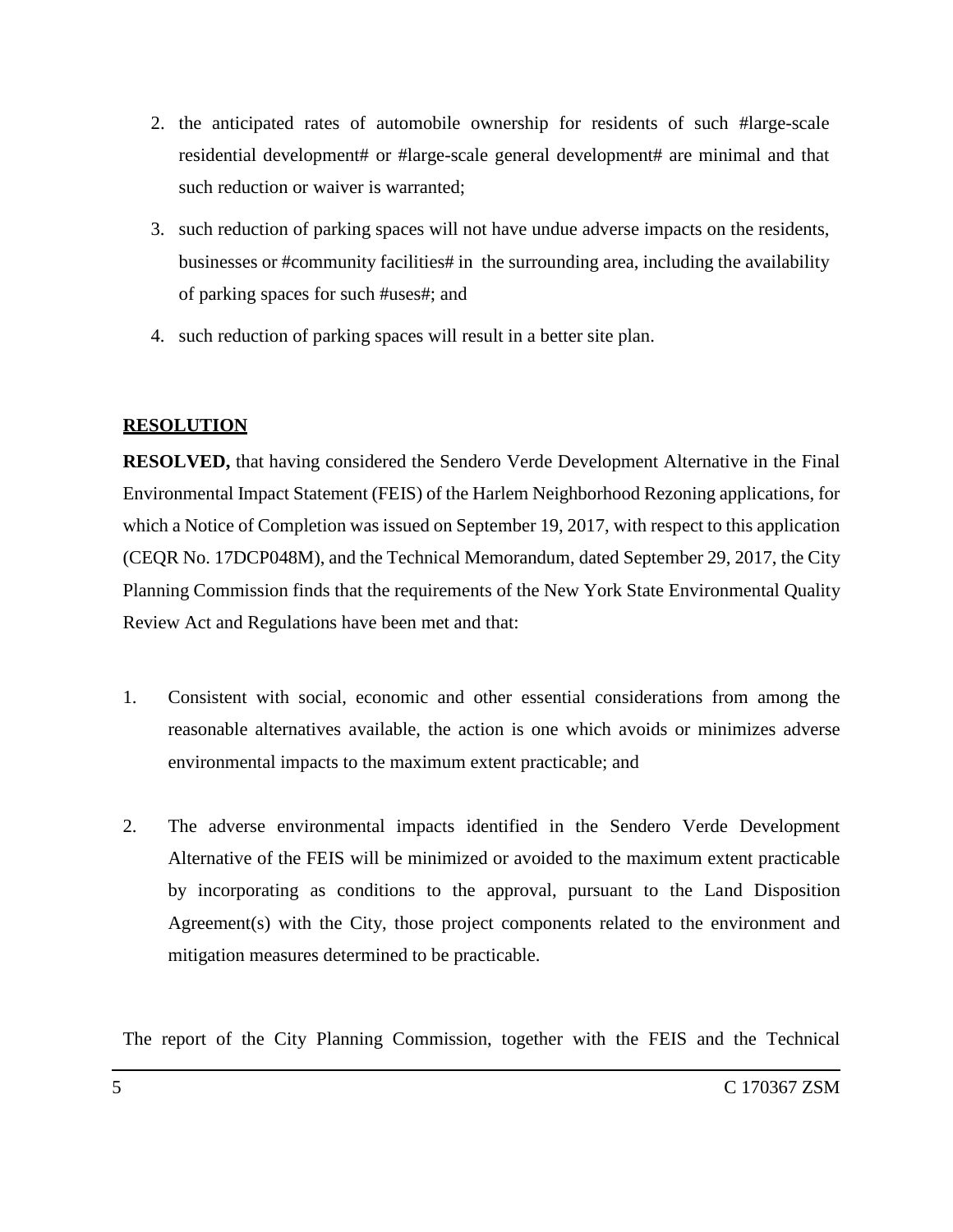Memorandum dated September 29, 2017, constitute the written statement of facts, and of social, economic and other factors and standards, that form the basis of the decision, pursuant to Section 617.11(d) of the SEQRA regulations; and be it further

**RESOLVED**, that the City Planning Commission finds that the action described herein will have no significant impact on the environment; and

**RESOLVED,** by the City Planning Commission, pursuant to Sections 197-c and 200 of the New York City Charter, that based on environmental determination and the consideration and findings described in this report, the application submitted by the NYC Department of Housing Preservation and Development pursuant to Sections 197-c and 201 of the New York City Charter for the grant of a special permit pursuant to Section 74-532 of the Zoning Resolution to waive all required accessory residential off-street parking spaces, in connection with a proposed mixed use development, within a large scale general development, on property generally bounded by East  $112<sup>th</sup>$  Street, Park Avenue, East  $111<sup>th</sup>$  Street and Madison Avenue (Block 1617, Lots 20, 22, 23, 25, 28, 29, 31, 33, 35, 37-43, 45, 46, 48, 50-54, 121 and 122), in R9 and R9/C2-5 Districts, Borough of Manhattan, Community District 11, is approved, subject to the following conditions:

1. The application that is the subject of this application (C 170367 ZSM) shall be developed in size and arrangement substantially in accordance with the dimensions, specifications, and zoning computations indicated on the following plans, prepared by Handel Architects, LLP, filed with this application and incorporated in this resolution:

| Drawing No. | Title                  | <b>Last Date Revised</b> |
|-------------|------------------------|--------------------------|
| Z-002.00    | <b>Zoning Analysis</b> | 04/17/2017               |
| Z-010.00    | Site Plan (Roof Plan)  | 09/22/2017               |

2. Such development shall conform to all applicable provisions of the Zoning Resolution, except for the modifications specifically granted in this resolution and shown on the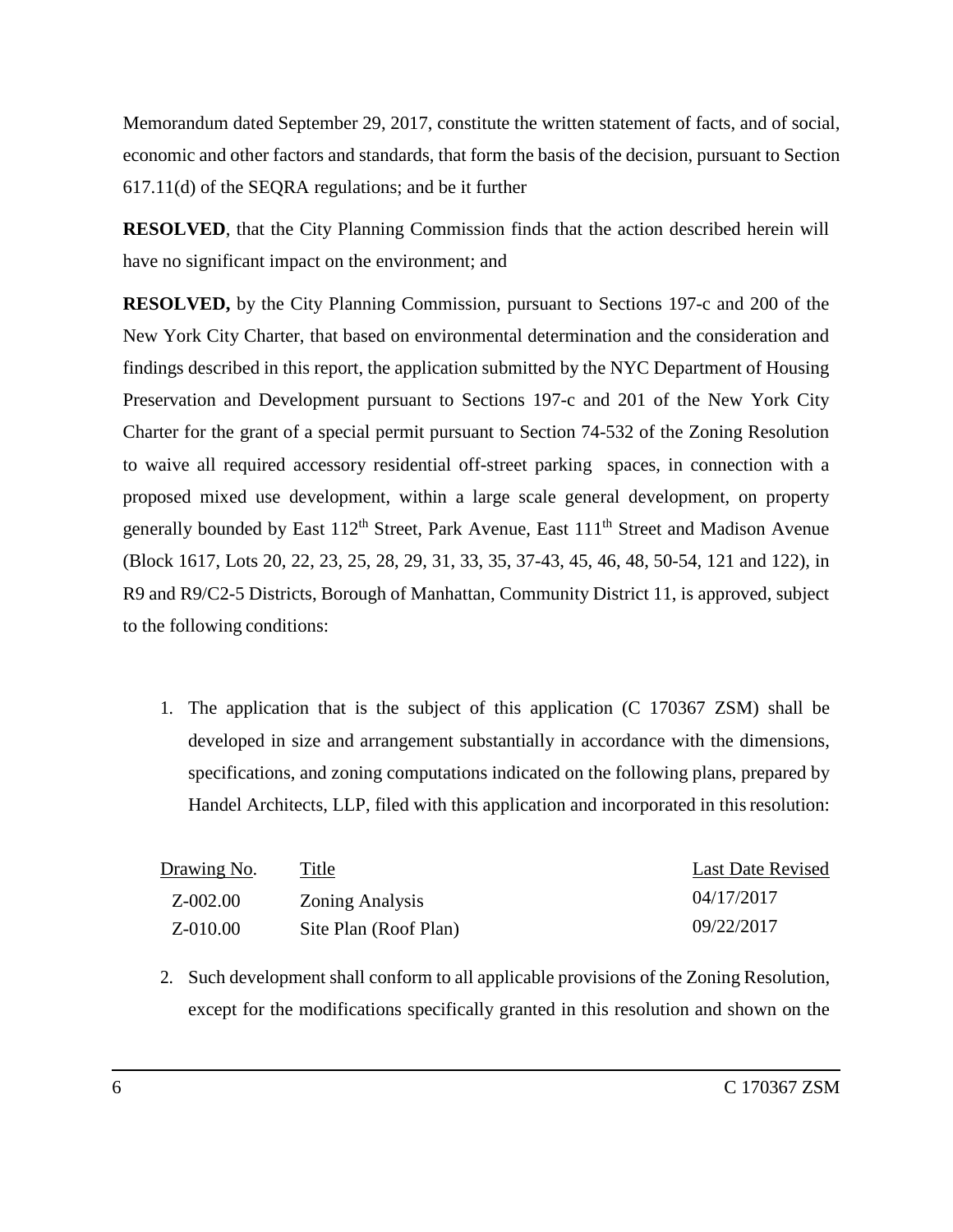plans listed above which have been filed with this application. All zoning computations are subject to verification and approval by the New York City Department of Buildings.

- 3. Such development shall conform to all applicable laws and regulations relating to its construction, operation and maintenance.
- 4. Development pursuant to this resolution shall be allowed only after the restrictive declaration attached as Exhibit A to the related special permit (C 170365 ZSM), with such administrative changes as are acceptable to Counsel to the Department of City Planning, have been executed and recorded in the Office of the City Register, New York County. Such restrictive declaration shall be deemed incorporated herein as a condition to this resolution.
- 5. In the event that the property that is the subject of the application is developed as, sold as, or converted to condominium units, a homeowners' association or cooperative ownership, a copy of this report and resolution and any subsequent modifications shall be provided to the Attorney General of the State of New York at the time of application for any such condominium, homeowners' or cooperative offering plan and, if the Attorney General so directs, shall be incorporated in full in any offering documents relating to the property.
- 6. All leases, subleases, or other agreements for use or occupancy of space at the subject property shall give actual notice of this special permit to the lessee, sublessee or occupant.
- 7. Upon the failure of any party having any right, title or interest in the property that is the subject of this application, or the failure of any heir, successor, assign, or legal representative of such party, to observe any of the covenants, restrictions, agreements,